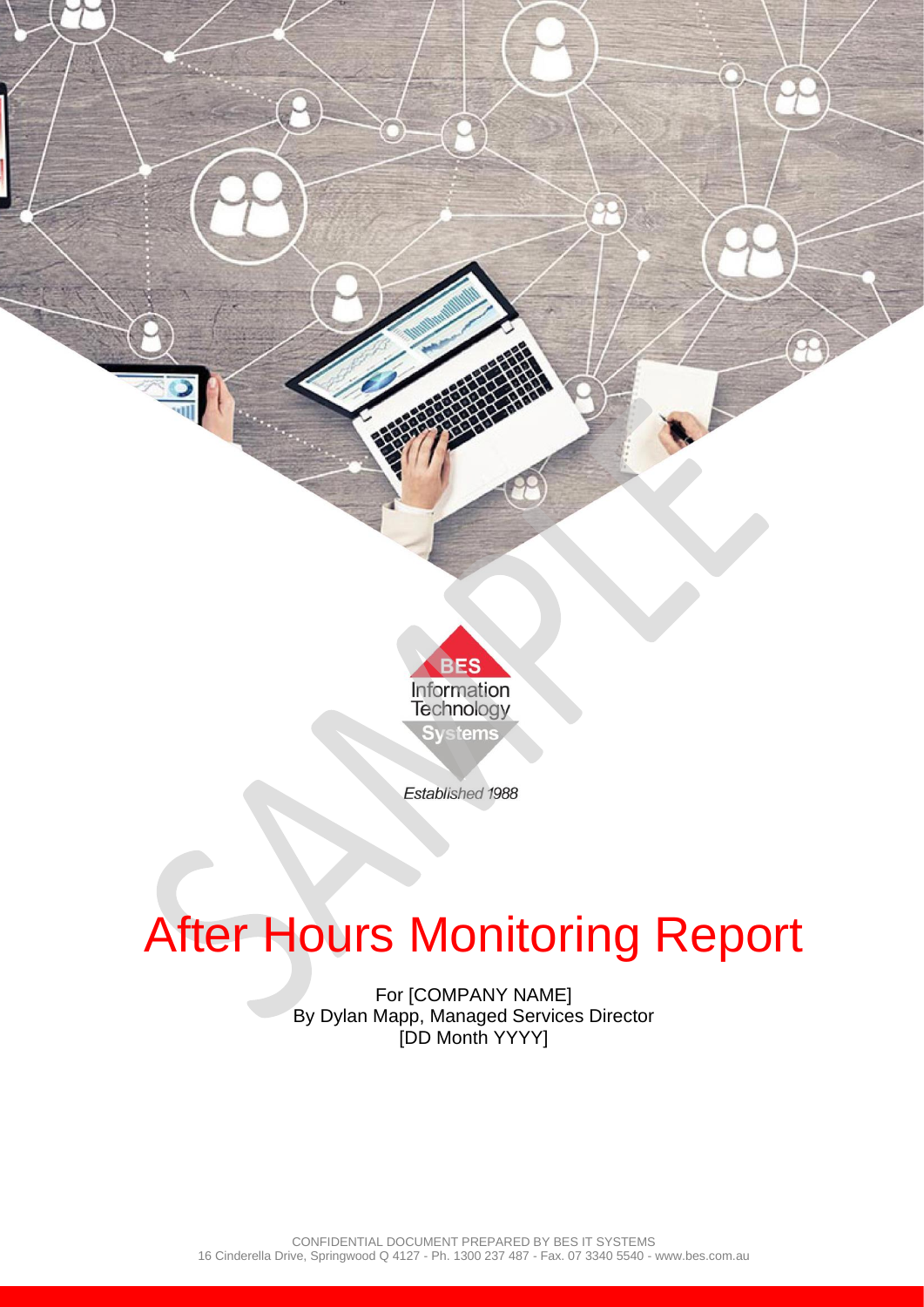

# Report Contents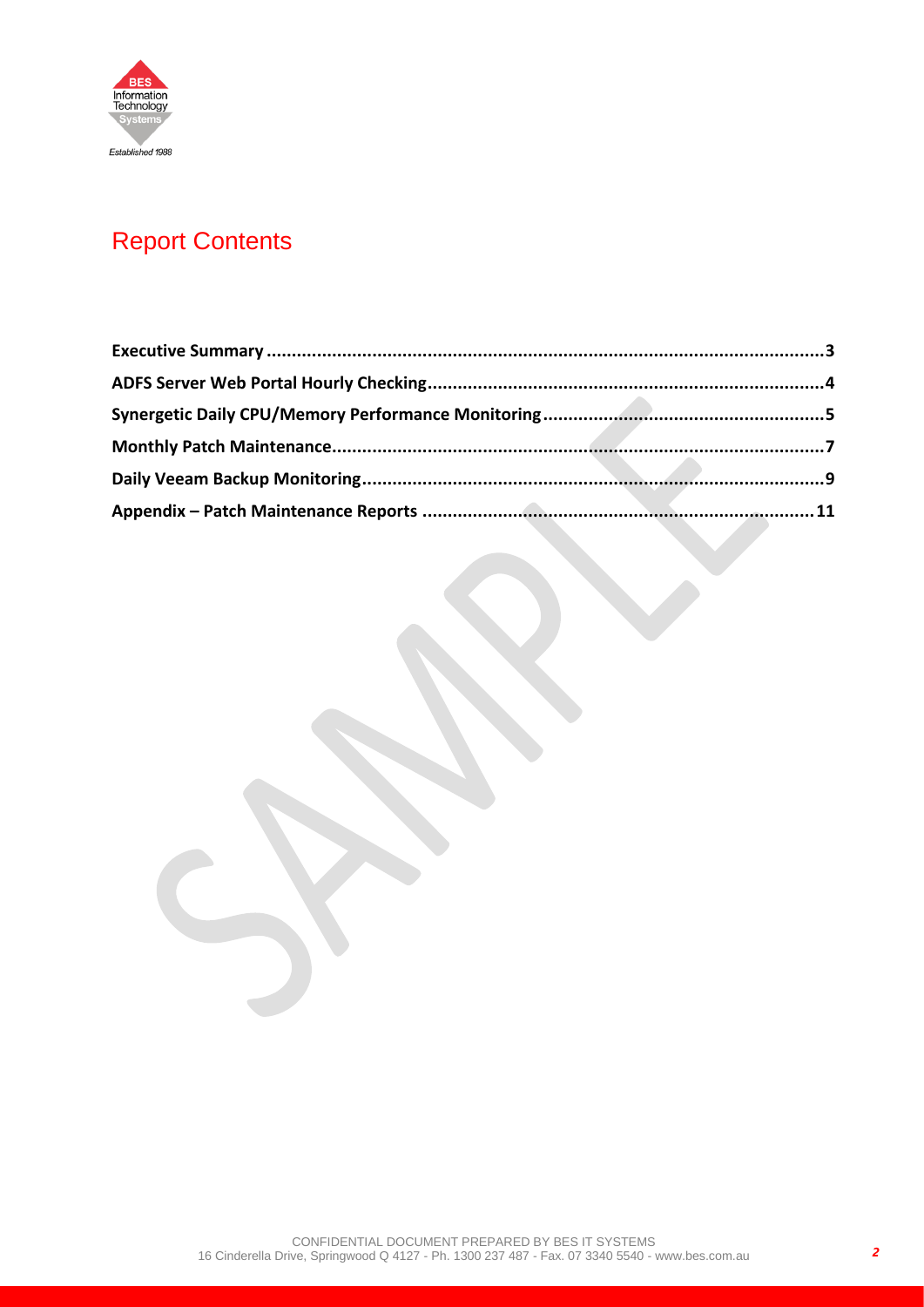

### <span id="page-2-0"></span>Executive Summary

The purpose of this report is to give a summary of After Hours Monitoring of the systems of [COMPANY NAME] for the fortnight ending [DD Month YYYY]. The report provides an outline of the monitoring tasks performed, any incidents or anomalies encountered and what corrective action was implemented to resolve those issues.

A brief summary of the outcome of this monitoring is given below, with more detailed information included in the body of the report.

**ADFS Server Web Portal Monitoring Ticket T20200501.0023 for Daily Web Portal Monitoring – May 2020 has been completed with no issues or adverse incidents detected. Synergetic Daily CPU/Memory Performance Monitoring Ticket T20200501.0024 for Daily CPU/Memory Performance Monitoring – May 2020 has been completed with some instances of memory utilisation at unacceptable levels (over 80%) noted**. However, in each case the memory utilisation returned to normal levels after a server reboot was performed. **Weekly Patch Maintenance Ticket T20200501.0025 for Patch Maintenance Monitoring – May 2020 has been completed with no failed patches or server failures observed. Daily Veeam Backup Monitoring Ticket T20200501.0026 for Daily Veeam Backup Checking – May 2020 has been completed with some minor issues noted.** 16-05-20 – backups were found to have failed for PBX (VMs), Nutanix-Clone-PrintPrint, FS02 (VMs) and Schoolbox-New 19-05-20 – Veeam Backup and Replication software subscription license renewed. New expiry 14-05-21 **Miscellaneous Monitoring Alerts** There were no other alerts or alarms observed during this period of monitoring.

| Incident/Issue requiring action          |  |
|------------------------------------------|--|
| Minor issue                              |  |
| No issues $-$ all systems up and running |  |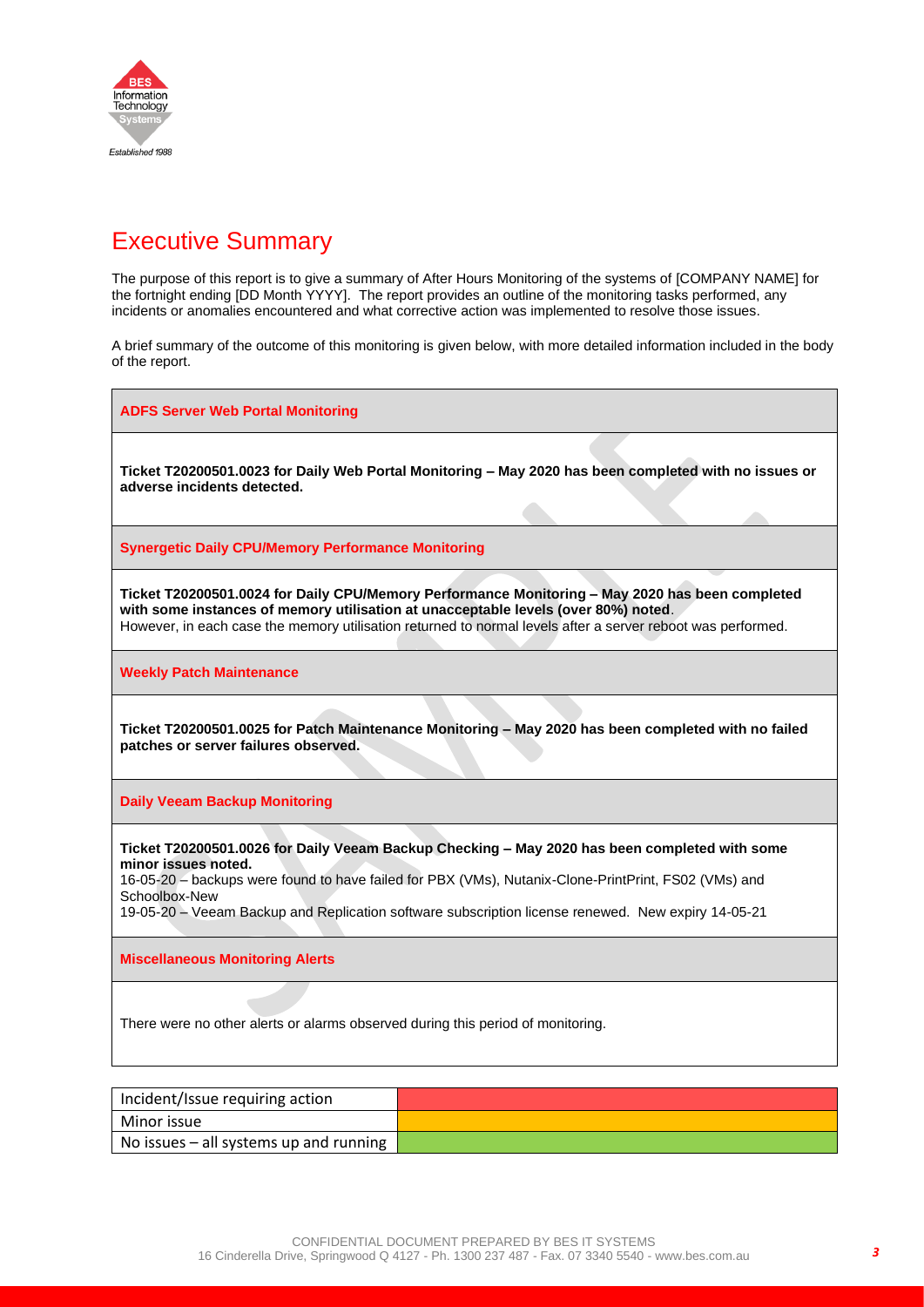

## <span id="page-3-0"></span>ADFS Server Web Portal Hourly Checking

| ADFS SERVER WEB PORTAL HOURLY MONITORING |    |               |    |    |    |    |    |    |    |    |    |    |    |    |    |    |
|------------------------------------------|----|---------------|----|----|----|----|----|----|----|----|----|----|----|----|----|----|
| <b>PERIOD ENDED</b>                      |    | 31st May 2020 |    |    |    |    |    |    |    |    |    |    |    |    |    |    |
| <b>DATE</b>                              | 16 | 17            | 18 | 19 | 20 | 21 | 22 | 23 | 24 | 25 | 26 | 27 | 28 | 29 | 30 | 31 |
| <b>Web Portal</b><br>accessible          |    |               |    |    |    |    |    |    |    |    |    |    |    |    |    |    |
| Able to login to<br>website              |    |               |    |    |    |    |    |    |    |    |    |    |    |    |    |    |
| Web pages<br>loading correctly           |    |               |    |    |    |    |    |    |    |    |    |    |    |    |    |    |
| Links working<br>correctly               |    |               |    |    |    |    |    |    |    |    |    |    |    |    |    |    |
| Web server status                        |    |               |    |    |    |    |    |    |    |    |    |    |    |    |    |    |
|                                          |    |               |    |    |    |    |    |    |    |    |    |    |    |    |    |    |

#### **Description**

Check the following site: [WEB ADDRESS]

Checks performed:

- every hour between 5pm 8am (Monday Friday)
- every hour from 5pm Friday to 8am Monday

#### Tasks completed:

- Check if [WEB ADDRESS] is accessible (YES or NO)
- Attempt to log in to portal/website (SUCCESS or FAIL)
- Check links/web pages are working/loading (YES or NO)

#### **Issues/Incidents Reported**

No issues to report

#### **Summary of Results**

Ticket T20200501.0023 was completed with no incidents or issues reported.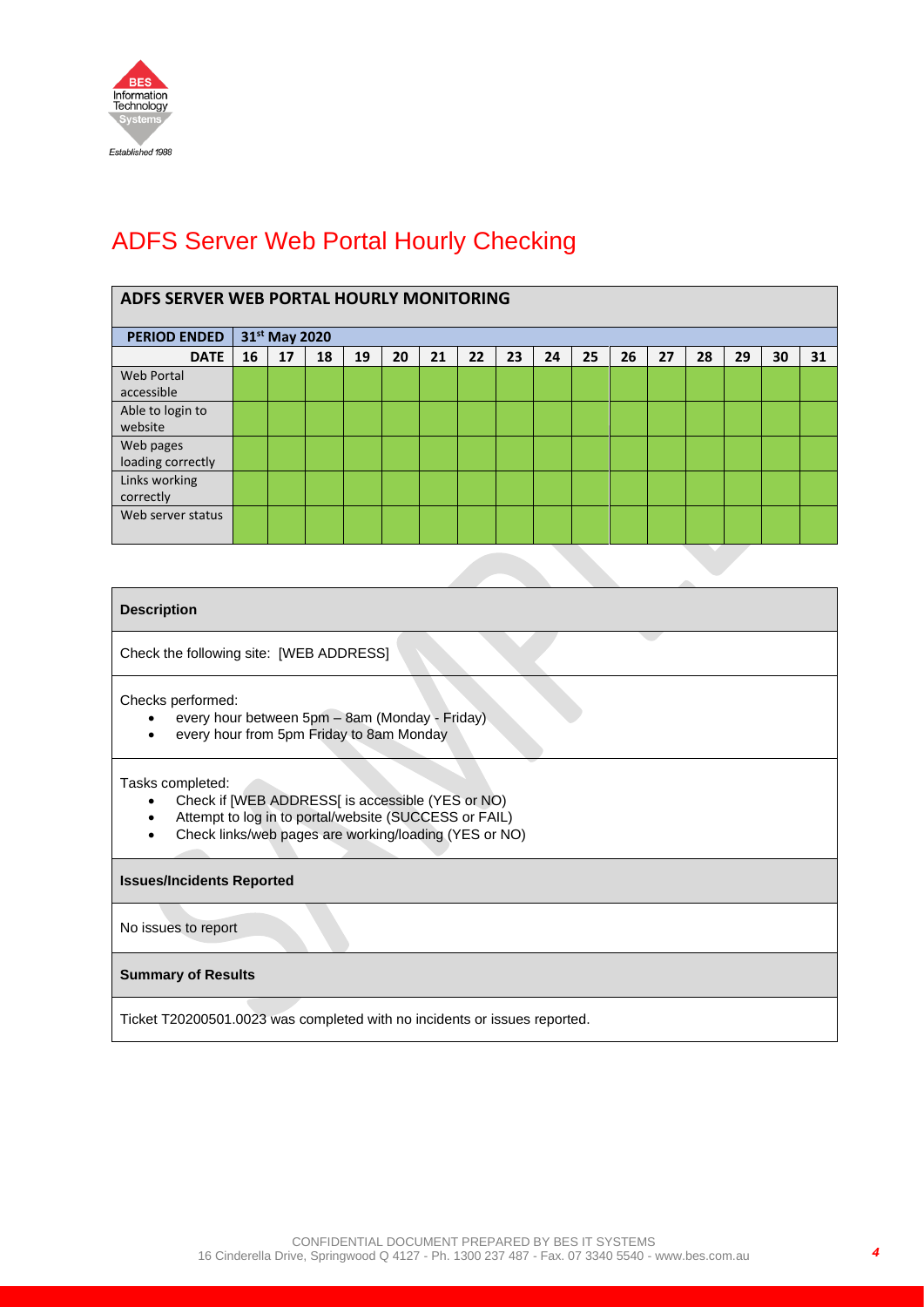

# <span id="page-4-0"></span>Synergetic Daily CPU/Memory Performance Monitoring

#### **Description**

Checking of Synergetic Memory and CPU Performance:

- CPU and RAM must be below 80%
- Server is only to be rebooted after 10pm QLD time
- Checks performed daily at around 10pm QLD time

#### Checks are performed

- every hour between 5pm 8am (Monday Friday)
- every hour from 5pm Friday to 8am Monday

#### Tasks completed:

- Login to SQL.ROOT.[NAME]
- Check CPU and Memory Utilisation
- Take corrective action where necessary if performance noted to be outside of set parameters

#### **Issues/Incidents Reported**

| Date           | <b>Description</b> | <b>Action Taken</b>                           |
|----------------|--------------------|-----------------------------------------------|
| 18-05-20       | Memory at 84%      | Rebooted server<br>Memory at 18% after reboot |
| $20 - 05 - 20$ | Memory at 81%      | Rebooted server<br>Memory at 15% after reboot |
| $21 - 05 - 20$ | Memory at 92%      | Rebooted server<br>Memory at 17% after reboot |
| 27-05-20       | Memory at 9%       | Rebooted server<br>Memory at 15% after reboot |

#### **Results of Monitoring**

- Ticket T20200501.0024 was completed with some incidence of higher than acceptable memory utilisation noted as listed above
- In each case memory utilisation returned to acceptable levels after server reboot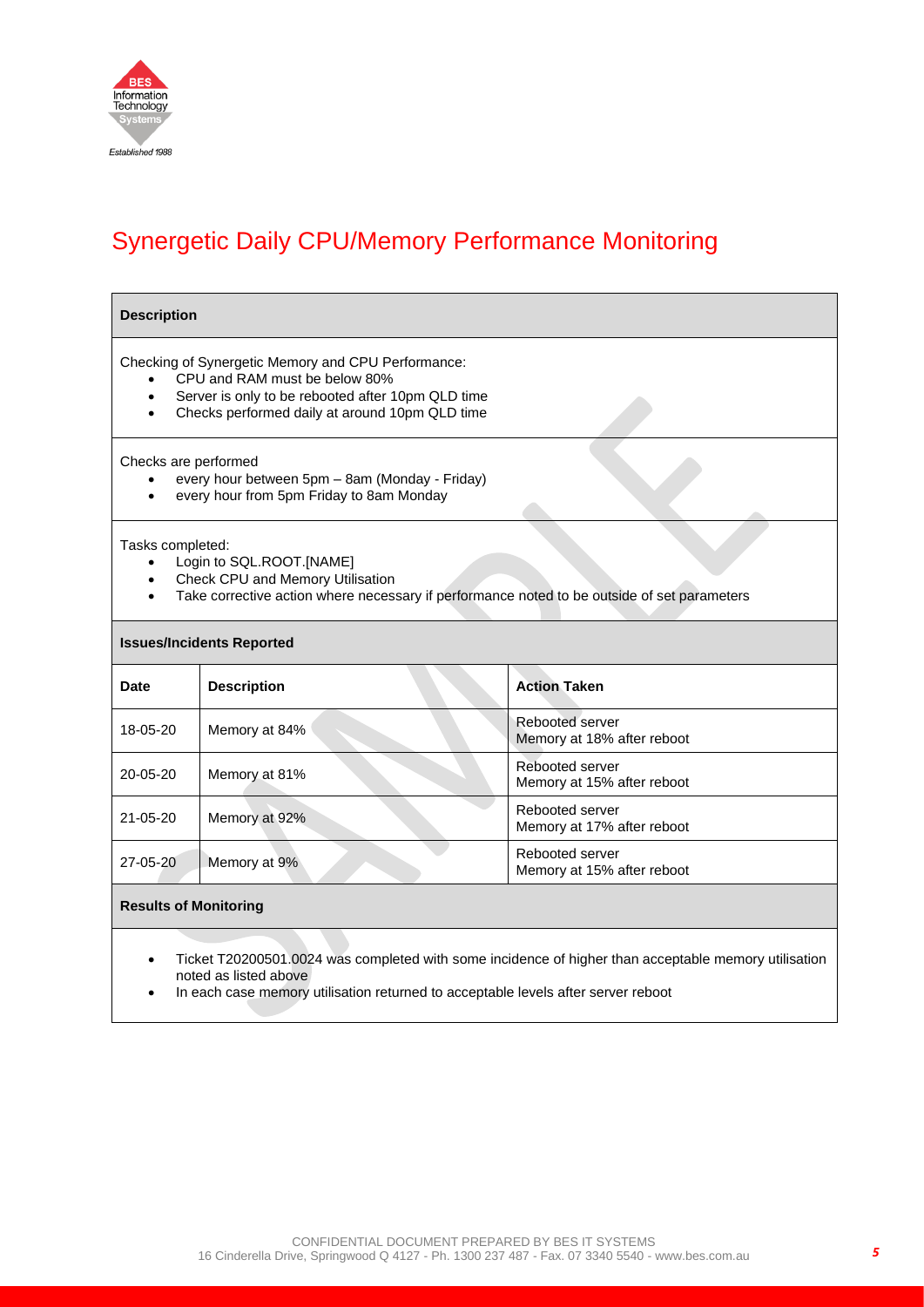

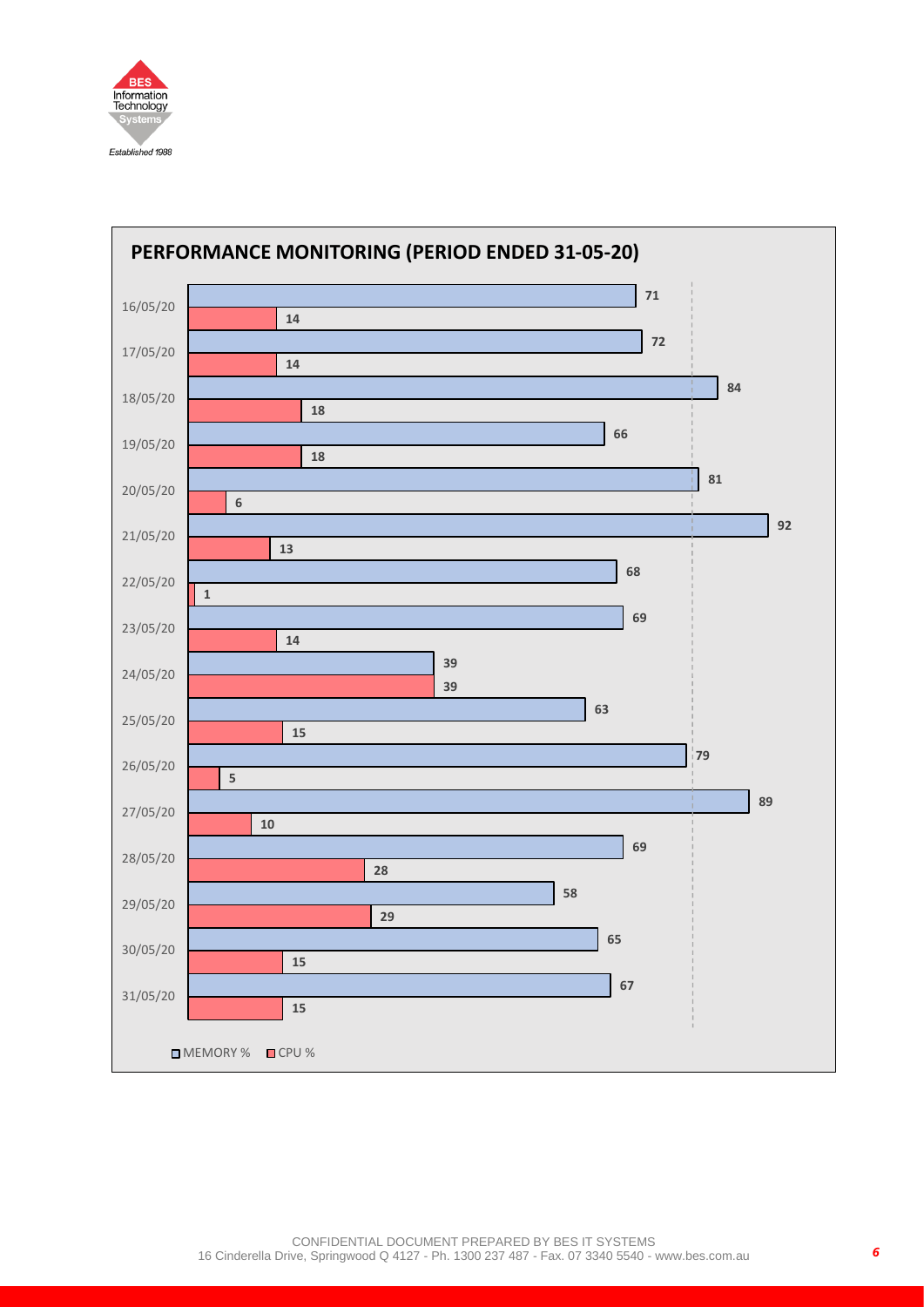

# <span id="page-6-0"></span>Monthly Patch Maintenance

| <b>PATCH MAINTENANCE - WEEK 3</b> |                           |                |                 |               |  |  |
|-----------------------------------|---------------------------|----------------|-----------------|---------------|--|--|
| <b>PERIOD ENDED</b>               | 31 <sup>st</sup> May 2020 |                |                 |               |  |  |
| <b>SERVER NAME</b>                | <b>LISTED IN GROUP</b>    | <b>PATCHED</b> | <b>REBOOTED</b> | <b>ONLINE</b> |  |  |
| Veeam Backup                      |                           |                |                 |               |  |  |
| Rhea                              |                           |                |                 |               |  |  |
| Nutanix-Clone-PrintPrint          |                           |                |                 |               |  |  |
| <b>FS02</b>                       |                           |                |                 |               |  |  |
| AppSrv01                          |                           |                |                 |               |  |  |
| AD <sub>02</sub>                  |                           |                |                 |               |  |  |

| <b>PATCH MAINTENANCE - WEEK 4</b> |                           |                |                 |               |  |  |
|-----------------------------------|---------------------------|----------------|-----------------|---------------|--|--|
| <b>PERIOD ENDED</b>               | 31 <sup>st</sup> May 2020 |                |                 |               |  |  |
| <b>SERVER NAME</b>                | <b>LISTED IN GROUP</b>    | <b>PATCHED</b> | <b>REBOOTED</b> | <b>ONLINE</b> |  |  |
| AD <sub>01</sub>                  |                           |                |                 |               |  |  |
| <b>ADFS</b>                       |                           |                |                 |               |  |  |
| <b>FS01</b>                       |                           |                |                 |               |  |  |
| SQL                               |                           |                |                 |               |  |  |
| WebSRV01                          |                           |                |                 |               |  |  |

| <b>Description</b>                                                                                                                                                                                                                                                                                                                                                                                  |
|-----------------------------------------------------------------------------------------------------------------------------------------------------------------------------------------------------------------------------------------------------------------------------------------------------------------------------------------------------------------------------------------------------|
| Monthly server maintenance and patching according to the following schedule:<br>Week $3 - 3^{rd}$ Saturday of each month<br>$\bullet$<br>Veeam Backup<br>п<br>Rhea<br>Nutanix-Clone-PrintPrint<br>٠<br><b>FS02</b><br>AppSrv01<br>$\blacksquare$<br>AD <sub>02</sub><br>Week $4 - 4$ <sup>th</sup> Saturday of each month<br>AD <sub>01</sub><br><b>ADFS</b><br><b>FS01</b><br>SQL<br>WebSRV01<br>٠ |
| Checks are performed:                                                                                                                                                                                                                                                                                                                                                                               |

 $\bullet$  2<sup>nd</sup>, 3<sup>rd</sup> and 4<sup>th</sup> Saturday of each month at around 10pm QLD Time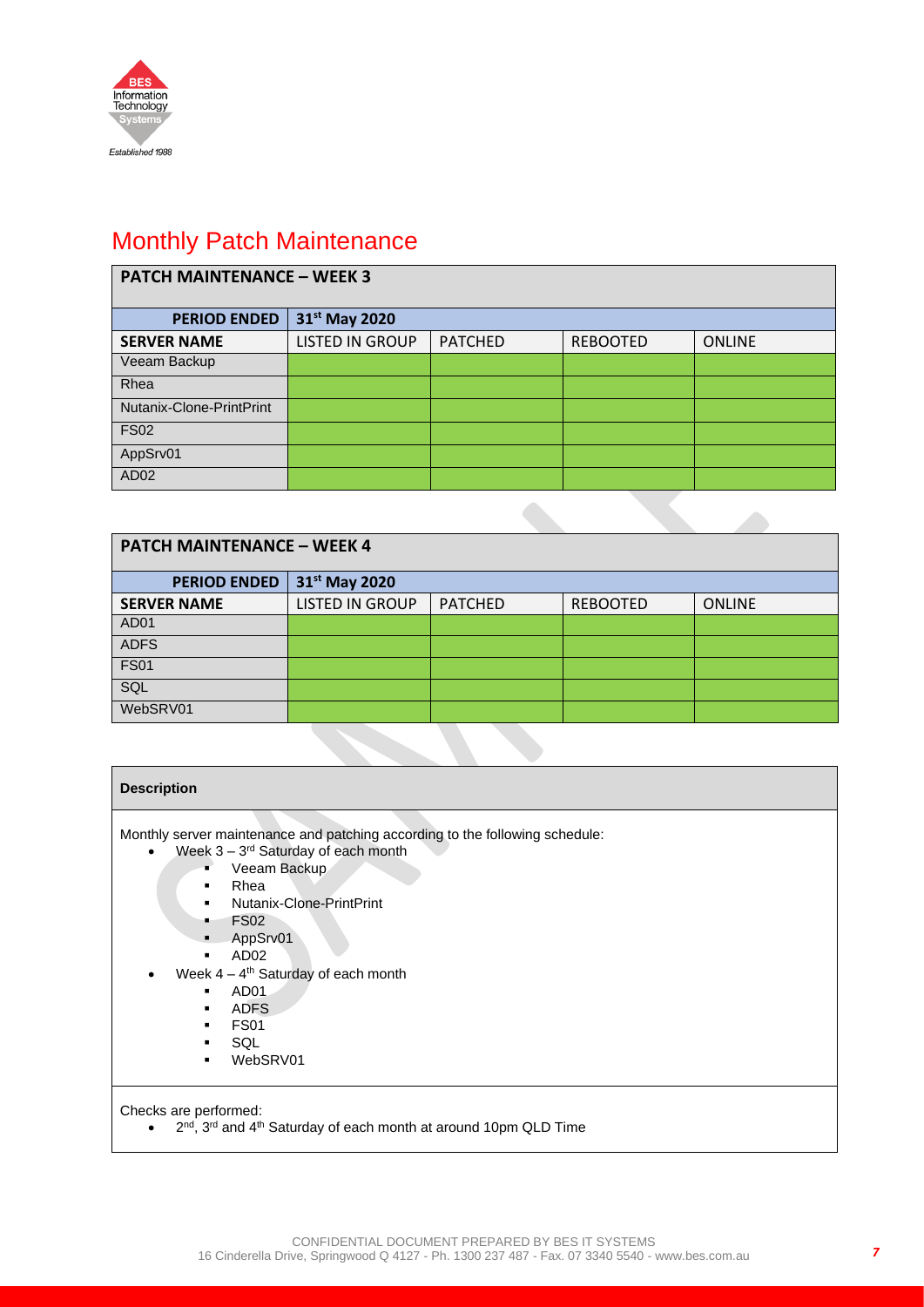

#### Tasks completed this reporting period:

Week 3:

- Check group of servers (\_Patch Week3 Gold) in Kaseya system for failed servers and patches
- Install failed patches if necessary
- Reboot servers if necessary
- Verify number of servers on tickets vs what's included on \_Patch Week3 Gold group
- Write and send reports to **[helpdesk@bes.com.au](mailto:helpdesk@bes.com.au)** and **[linda@bes.com.au](mailto:linda@bes.com.au)**
- Attach report in PDF form to ticket

#### Week 4:

- Check group of servers (\_Patch Week4 Gold) in Kaseya system for failed servers and patches
- Install failed patches if necessary
- Reboot servers if necessary
- Verify number of servers on ticket vs what's included on \_Patch Week4 Gold group
- Write and send reports to **[helpdesk@bes.com.au](mailto:helpdesk@bes.com.au)** and **[linda@bes.com.au](mailto:linda@bes.com.au)**
- Attach report in PDF form to ticket

#### **Issues/Incidents Reported**

No issues reported

#### **Results of Monitoring**

- Ticket T20200501.0025 was completed with no incidents recorded
- No failed patches identified and all servers up and running when checked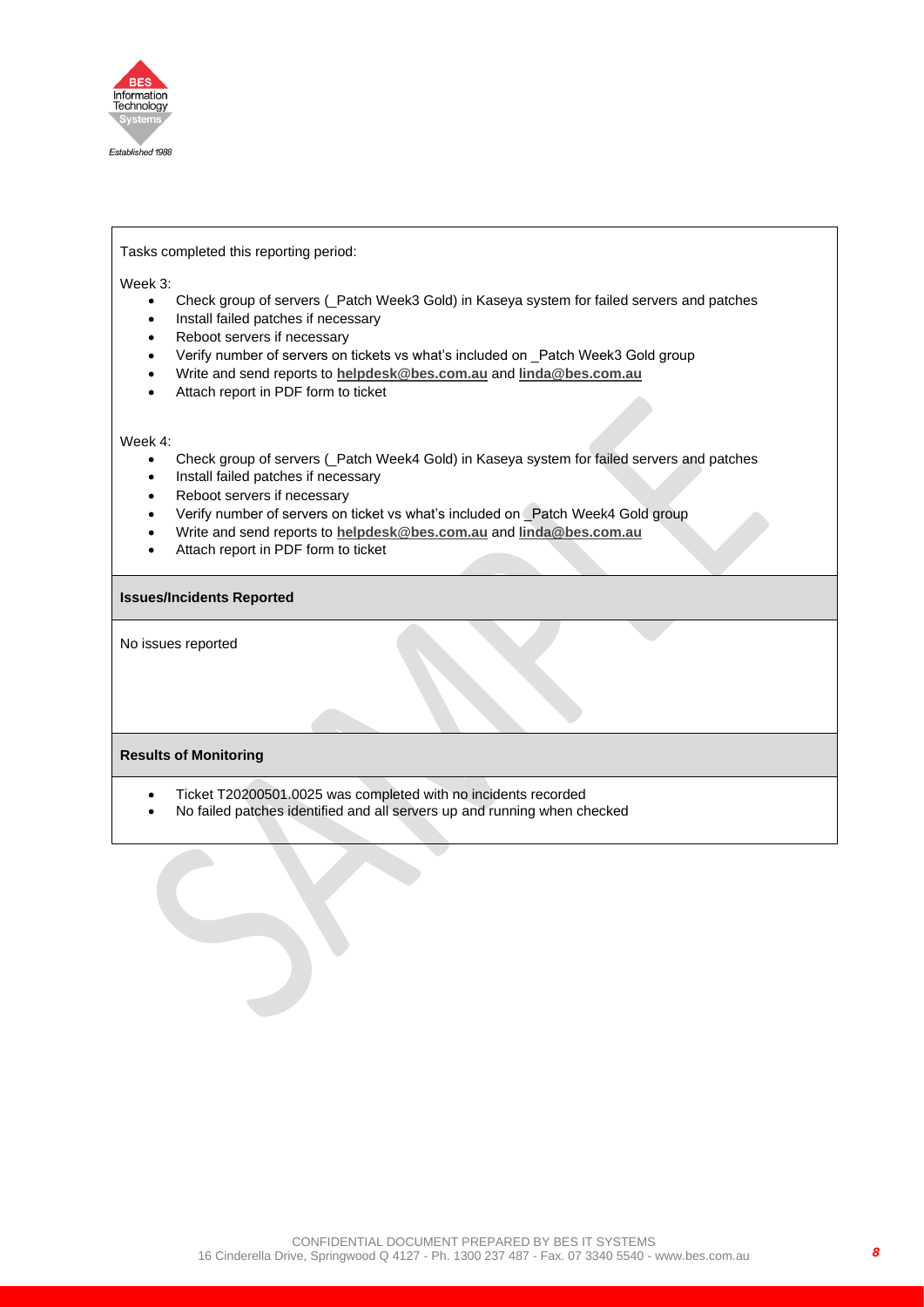

# <span id="page-8-0"></span>Daily Veeam Backup Monitoring

| <b>DAILY VEEAM BACKUPS</b>    |    |                           |    |    |    |    |    |    |    |    |    |    |    |    |    |    |
|-------------------------------|----|---------------------------|----|----|----|----|----|----|----|----|----|----|----|----|----|----|
| <b>PERIOD</b><br><b>ENDED</b> |    | 31 <sup>st</sup> May 2020 |    |    |    |    |    |    |    |    |    |    |    |    |    |    |
| <b>DATE</b>                   | 16 | 17                        | 18 | 19 | 20 | 21 | 22 | 23 | 24 | 25 | 26 | 27 | 28 | 29 | 30 | 31 |
| Login to<br>server            |    |                           |    |    |    |    |    |    |    |    |    |    |    |    |    |    |
| <b>Backups</b><br>successful  |    |                           |    |    |    |    |    |    |    |    |    |    |    |    |    |    |

#### **Description**

Check daily Veeam backups :

• Open Veeam backup server in Kaseya to check all backups have been correctly executed and complete

#### Checks are performed

• daily at around 10pm PHILIPPINES time

Tasks completed:

- Login to veeambackup.root.[NAME].server
- Check status of backups for previous 24 hours

#### **Issues/Incidents Reported**

| <b>Date</b> | <b>Description</b>                                                                                                                                                                                                  | <b>Action Taken</b> |
|-------------|---------------------------------------------------------------------------------------------------------------------------------------------------------------------------------------------------------------------|---------------------|
| 16-05-20    | Logged to server OK<br>Backups found to have failed:<br>PBX Backup (VMs)<br>Nutanix-Clone-PrintPrint backup<br>$\bullet$<br>FS02 Backup (VMs)<br>$\bullet$<br>Schoolbox-New backup                                  |                     |
| 17-05-20    | Alert - "Subscription license has expired.<br>Product will continue to function for the<br>duration of grace period ending 22-05-20"<br>Backups successful except host FS02 Backup<br>(VMs) which was still running | Noted               |
| 18-05-20    | Alert – "License has expired and grace period<br>ends 22-05-20"<br>Backup status – backup has been running for<br>over 13 hours with 0% activity                                                                    | Notified Helpdesk   |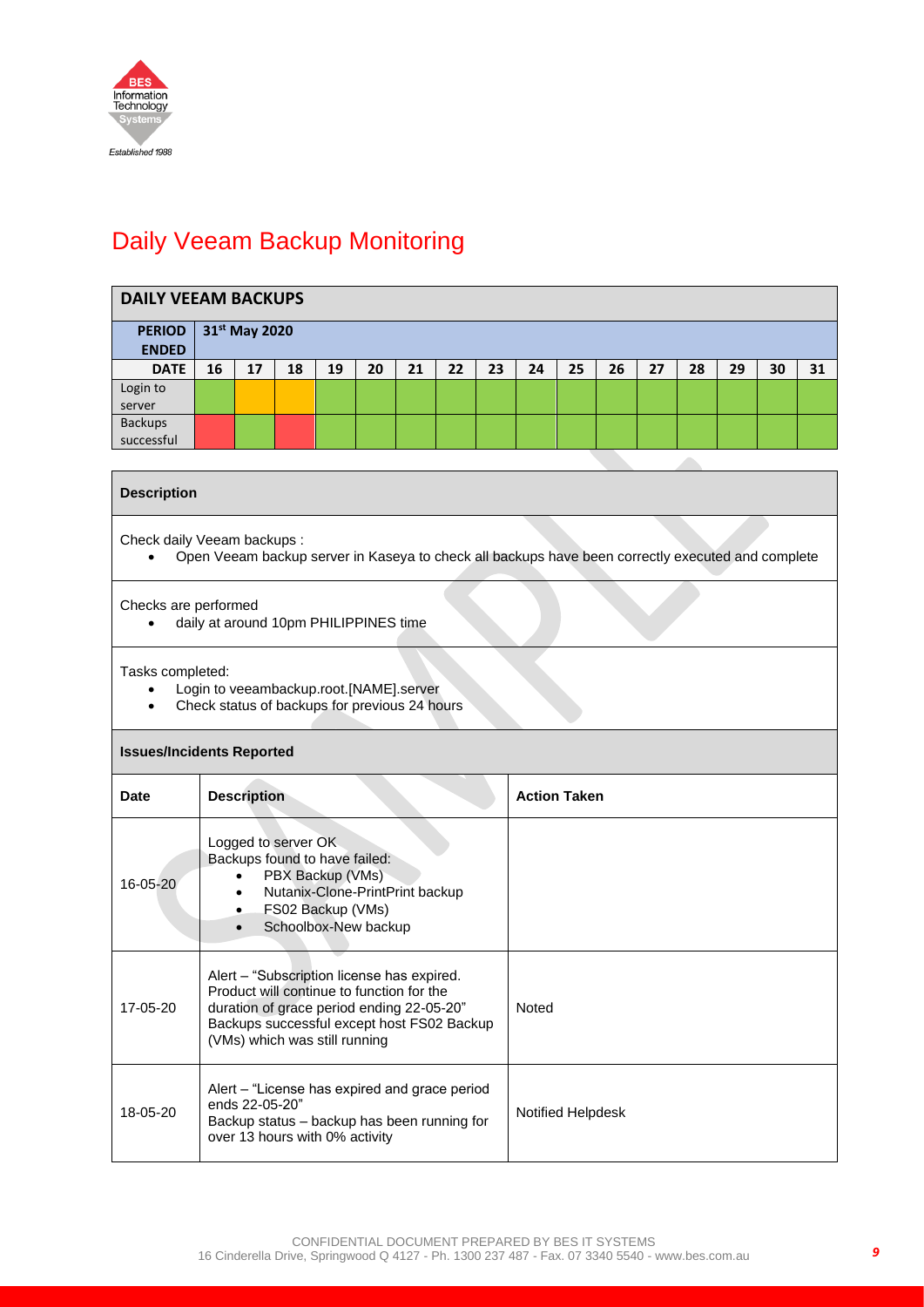

| 19-05-20                     | License has been updated, expires 14-05-21<br>Support expires 13-06-21                                                                                                                                                 |
|------------------------------|------------------------------------------------------------------------------------------------------------------------------------------------------------------------------------------------------------------------|
| <b>Results of Monitoring</b> |                                                                                                                                                                                                                        |
| ٠<br>٠                       | Ticket T20200501.0026 was completed with some issues reported as outlined below<br>License expiry alerts noted and license updated 19-05-20<br>Backups failed 16-05-20<br>Backups stalled 18-05-20 - notified Helpdesk |